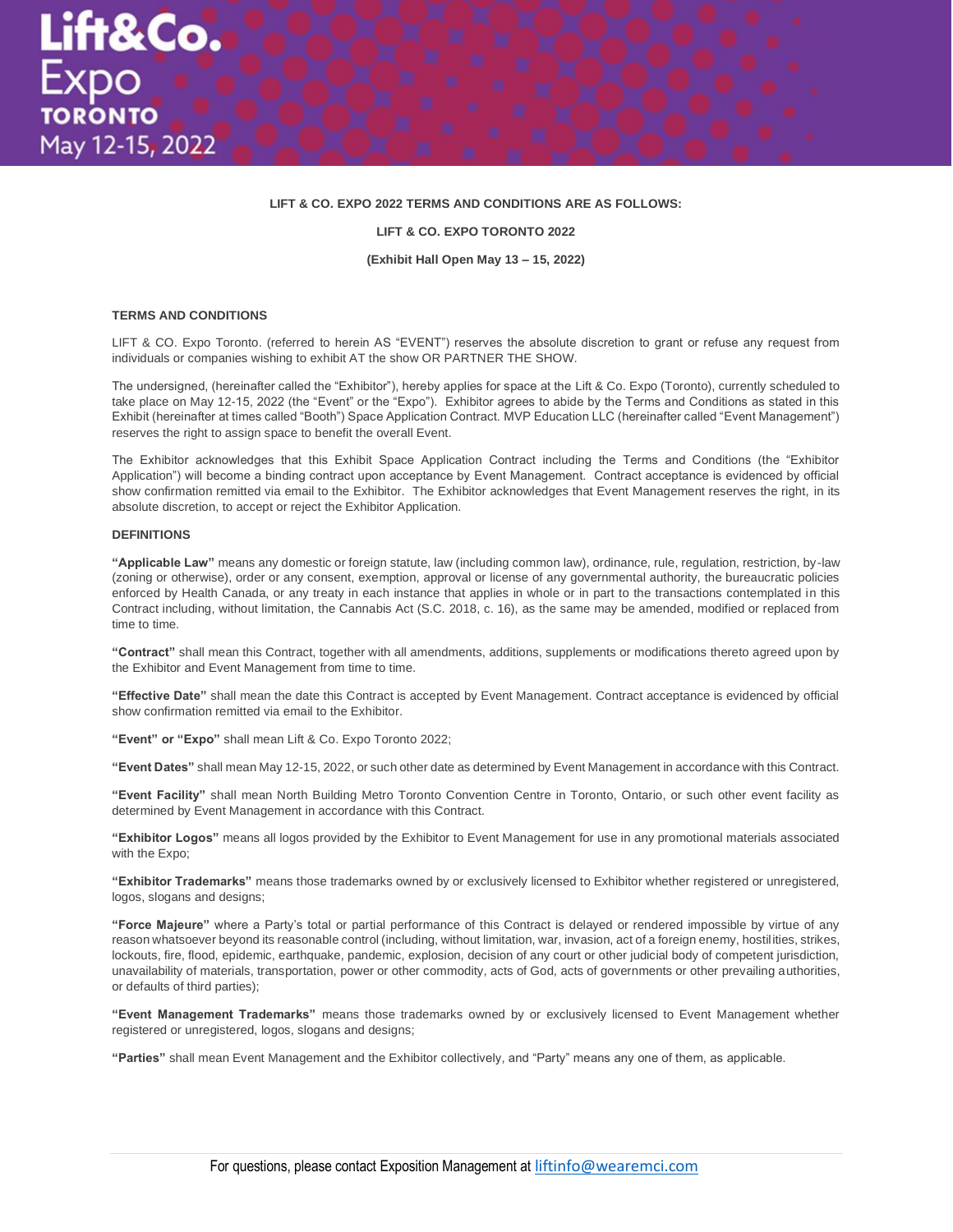# **1. TERM**

This Contract shall be in effect from the Effective Date, and unless terminated earlier in accordance with the provisions of this Contract, continue in full force and effect until May 15, 2022.

#### **2. BOOTH RENTAL PAYMENT**

The Exhibitor hereby agrees that the Exhibitor fees shall be the fee as outlined under the applicable "Regular Rate" on the online Contract, plus applicable taxes (the "Fee").

All exhibit and partnership fees are listed and payable in CAD.

Booth assignment is contingent upon receipt of required payment. An Exhibitor that cancels, downsizes, fails to make required payment, or fails to exhibit at the Event, is still entirely liable for all outstanding balances of contracted Booth space, including Partnerships, Advertising and upcharges, and will not be allowed to exhibit at future Events until the outstanding balances are paid in full. Event Management or any agent of Event Management reserves the right to cancel space and to sell the space to another Exhibitor without any rebate or allowances to the former Exhibitor.

If Contracting for Booth space, Partnership, and/or Advertising before January 28, 2022, a 50% deposit is due with Contract signature. The remaining balance is due by March 4, 2022. If Contracting for Booth space, Partnership, and/or Advertising after March 4, 2022, 100% of payment is due upon application. Booth Space assignment is contingent upon receipt of payment in full. An Exhibitor that cancels, downsizes, fails to make the required payment, or fails to exhibit at the Event, is still 100% liable for all outstanding balances of contracted Booth space, including Partnerships /Advertisements and upcharges, and will not be allowed to exhibit at future Events until the outstanding balances are paid in full. Exposition Management reserves the right to cancel Booth space, Partnership and/or Advertising and to sell to another Exhibitor without any rebate or allowances to the former Exhibitor. Contracts with deposits received after initial assignment of space will be assigned on a first-come, first-served basis. MVP Education reserves the right to change the floor plan or the location of an Exhibitor's booth if MVP Education, in its sole discretion, determines that to do so is in the best interest of the Event.

When Exhibitor uses credit card as payment for amounts due, Exhibitor authorizes MVP Education to charge the credit card in accordance with the Contract terms.

All amounts owed by the Exhibitor under this Agreement that are not paid when due will bear a compound interest of one and a half (1.5%) percent per month from the due date until the date on which Event Management receives payment in full (an effective rate of 19.56% per annum).

#### **3. DISCLOSURE OF PERSONAL INFORMATION**

The Exhibitor agrees that Event Management may disclose the Exhibitor's name, address and contact information to Lift & Co. Expo service providers, if any, to allow such service providers to contact the Exhibitor regarding or to carry out the services to be provided by the service providers prior to, during and following the Expo show.

# **4. TERMINATION**

Event Management may terminate this Contract by written notice to the Exhibitor if (a) the Exhibitor materially breaches any term, provision or representation of this Contract (b) the Exhibitor becomes bankrupt or insolvent (as such terms are defined in the Bankruptcy and Insolvency Act (Canada)) (c) the other party's performance is delayed by a Force Majeure for more than eighteen (18) months, (d) the Exhibitor engages in conduct which reflects, in the view of Event Management, acting unreasonably, unfavorably upon the goodwill, reputation or image of Event Management & Co. Expo and (e) fails to rectify such conduct in a manner acceptable to Event Management, acting reasonably, within ten (10) days of receiving written notice requesting rectification. 5. ACCEPTABILITY OF EXHIBITS

All exhibits shall be operated in a way that will not detract from other exhibits or from the show. Event Management has the complete discretion to determine the acceptability of persons, things, conduct, and/or printed matters and reserves the right to require the immediate withdrawal of any exhibit or person which is believed to be injurious to the purpose of the show. In the event of s uch restriction or eviction, Event Management is not liable for any refund of exhibit fees, or any other exhibit-related expense.

#### **6. CANCELLATION AND RESCHEDULING**

All Fees are non-refundable, including funds applied from previous Lift & Co. Expo Events (if applicable).

Event Management reserves the right to, from time to time, make modifications to the Event Facility, Exhibit Hall Layout, the Event Dates, the timing, format, and scope of which (if any) have yet to be determined.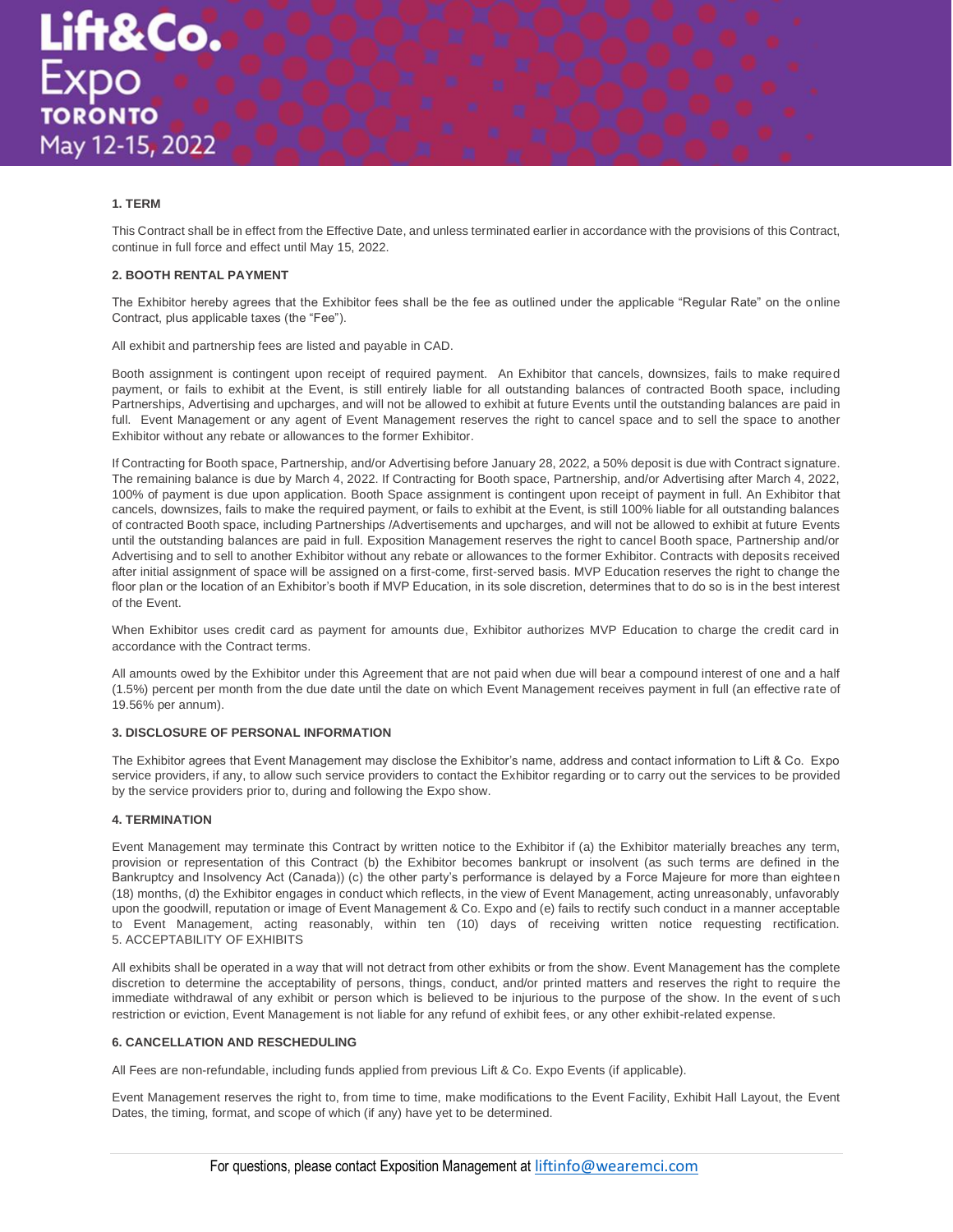

The Exhibitor acknowledges and agrees that Event Management has the right, in its sole and unfettered discretion to: (i) determine the eligibility of the Exhibitor for the Expo, (ii) determine the acceptability of persons, things, conduct, and/or printed matters; (iii) reject or prohibit the Exhibitor which Event Management considers objectionable, inappropriate, disruptive or offensive to Event Management, other exhibitors, sponsors or Expo attendees; and (iv) change or modify the layout of the Expo's facilities, the date, timing and scope.

# **7. FORCE MAJEURE**

Other than the Exhibitor's obligation to pay the Fee, if a Party is unable to perform an obligation due to an event of Force Majeure, such Party shall not be liable to the other Party for such failure during such event of Force Majeure or such other period of delay as may be directly attributable to the event of Force Majeure, and such non-performance will not constitute a breach of this Agreement. In such event, the affected Party shall be excused and relieved from performing such obligations throughout such period and the permitted time for satisfying such requirement shall be extended by a reasonably appropriate term beyond the conclusion of such period.

In order to invoke Force Majeure, a Party shall deliver to the other Party written notice of the effect of the Force Majeure and reasonably full particulars of the cause thereof. The Party invoking Force Majeure shall give written notice of the termination of the event of Force Majeure within thirty (30) Business Days following such termination.

Nothing in this section shall relieve the Exhibitor of its liability in connection with any amounts that were due and owing before or accrued during the occurrence of the Force Majeure. Notwithstanding any other provision of this Agreement, an event of Force Majeure which occurs after the beginning of the payment period shall not serve to extend the duration of the payment period.

# **8. CANNABIS PRODUCTS**

Subject to applicable laws, no cannabis may be displayed, sold, distributed, or consumed on the show site and all applicable guidelines and policies imposed or required by the Expo venue shall be complied with. Event Management reserves the right in its sole discretion to remove any Exhibitor failing to comply with these provisions without notice or warning.

#### **9. VAPOUR PRODUCTS**

All Exhibitors promoting vapour products shall be provided a booth space located in a separate designated area specifically for only those promoting vapour products (the "Vape Showcase").

Exhibitors shall not have any music in the Vape Showcase or at their individual exhibits within the Vape Showcase at any time, in compliance with the Smoke-Free Ontario Act, 2017.

Exhibitors displaying vapour products shall not use or turn on any vapour product or allow any third-party including attendees to use or turn on any vapour product inside the Expo premises at any time.

The Exhibitor acknowledges that in accordance with the Smoke-Free Ontario Act, 2017, promoting, selling, displaying or turning on vapour products (including accessories) in any manner, including signage, on the main show floor at the Expo is STRICTLY **PROHIBITED.** 

#### **10. FOOD, BEVERAGE & ALCOHOL**

The sale, sampling or providing of food and beverages is not permitted at the Expo, unless expressly permitted by Event Management in writing. No Alcohol may be displayed, sampled, sold, provided, or consumed under any circumstances during the Expo.

#### **11. BOOTH SPACE**

Carpet, furnishings, décor, etc. are the sole responsibility of the Exhibitor. Exhibitors will be responsible for the set-up of their own exhibit. The Exhibitor agrees to confine its activities to the booth space assigned by Event Management.

#### **12. SUBLETTING**

Subletting space is prohibited. The Exhibitor shall not assign, sublet, or apportion the whole or any part of the space allocated by Event Management to the Exhibitor.

# **13. ASSIGNMENT OF BOOTH SPACE**

Booth space will be allocated by Event Management upon receiving full payment from the Exhibitor. Event reserves the right to relocate booths which may be affected by a change in the floor plan, or in the interests of optimum traffic control and exhibit exposure. Event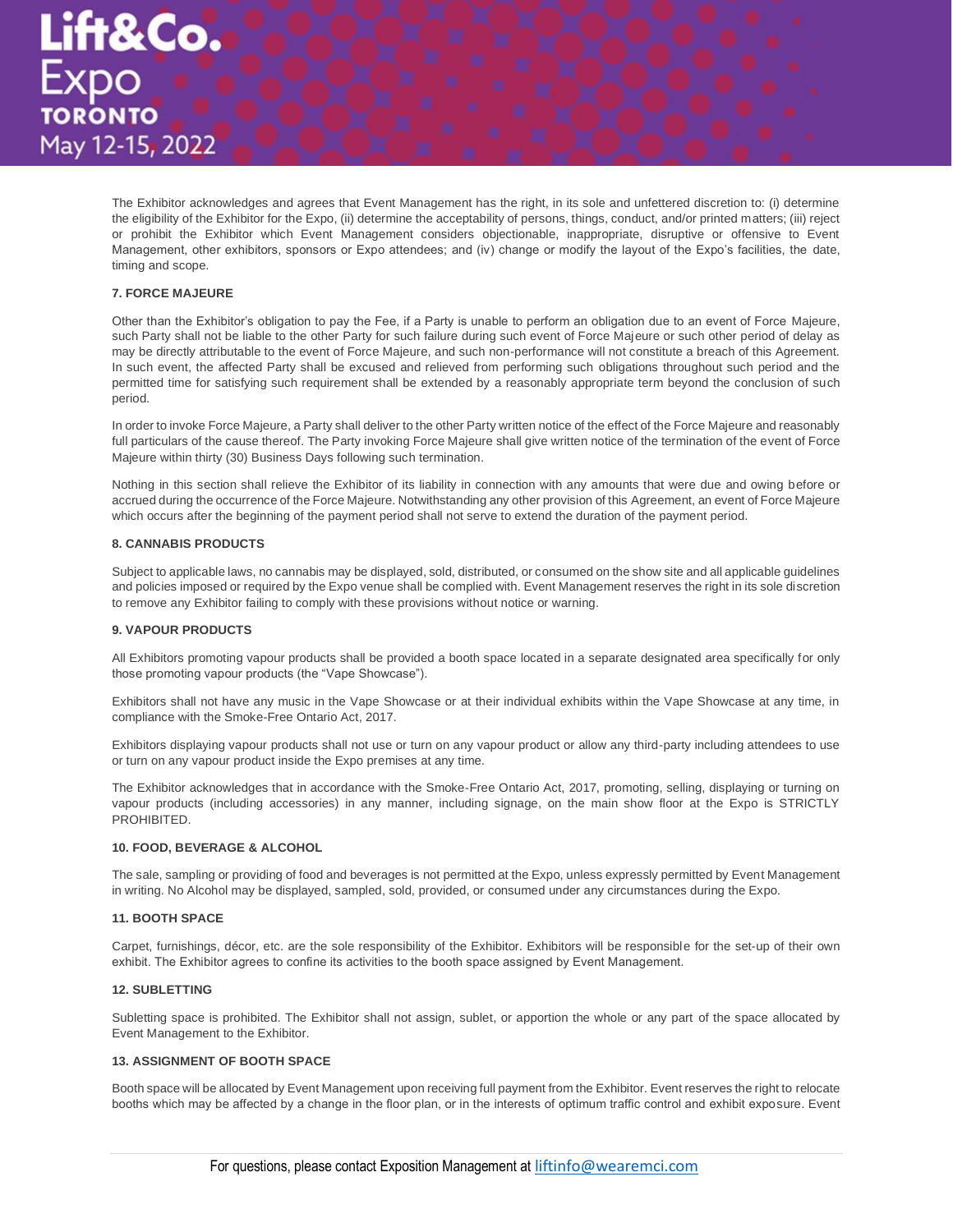Management will not be held liable if competitive exhibitors are adjacent to or opposite each other, but, if possible, efforts will be made to allocate space on a basis fair to all exhibitors.

Exposition Management reserves the right to change the floor plan, aisle traffic patterns and flows, entrances and exits or to move an Exhibitor to another booth location prior to, or during the Event, if Exposition Management, in its sole discretion, determines that to do so is in the best interest of the Event or as mandates by Fire Marshall, facility, local, regional and federal governments.

# **14. SET-UP**

All exhibitors must be set-up within the time schedule, which will be provided in writing by Event Management and included in the Exhibitor Service Kit. No major changes to displays are permitted during public show hours. Event Management shall have the right to open any booth where an Exhibitor is absent during show hours. Event Management will not be responsible to an Exhibitor for any loss or damage caused as a result of the booth being opened and unattended during show hours.

# **15. ARRANGEMENT OF EXHIBITS**

Displays must not protrude beyond the measured booth dimensions or obstruct a clear view of the neighboring booths and may not be taller than 8 ft. in height except in specified areas. Exhibitors may extend the height of their Exhibits to up to 12' in height if (1) graphic/signs are limited to company name/logo (2) exhibit is a professionally constructed display and does not prevent a safety hazard (3) all sides of the additional height are finished and the back side does not include any company name/product (or anything that would interfere with a neighboring exhibit) (4) no product is displayed above 9' (5) detailed photos and/or plans are submitted to show management (for their review and approval) upon the signing of this Contract. The Exhibitor may not attach displays to w alls, structural supports, or flooring in the exhibit building by nails, screws, bolts, or permanent cement, nor may it suspend anything from the ceiling or rafters. No Exhibitor shall permit the exposure of any unfinished surface to neighboring booths. If the Exhibitor fails to correct the unfinished part, Event Management will have the right to finish such outside partitions. The cost of such repairs shall be paid by the Exhibitor to Event Management upon demand being made. Event Management reserves the right to restrict the use of glaring or irregular lighting effects.

#### **16. DISMANTLING AND REMOVAL**

No Exhibitor shall dismantle or remove any part of its display before the time scheduled by Event Management and the EXHIBITOR WILL BE CHARGED A FEE OF ONE THOUSAND DOLLARS (\$1,000 CAD) FOR ANY EARLY REMOVAL OR DISMANTLING OF ITS DISPLAY. Any material remaining after the cut off time may be removed by Event Management at the Exhibitor's expense.

## **17. CHARACTER AND CONDUCT**

All displays and promotional literature must be in good taste and the product or service must be presented in a professional manner. Raffles and giveaways may be conducted but only with the prior written approval of Event Management and subject to the restrictions contained herein. If in the opinion of Event Management an Exhibitor or its servant or agents conduct themselves in an objectionable manner, Event Management reserves the right to expel them from the show. In such circumstances, Event Management will not be liable for any damage or loss to the Exhibitor or the person expelled, nor will there be any refund of exhibitor fees.

# **18. NOISE AND MACHINERY**

Event Management shall have the right to stop the display, demonstration of or the running of an engine or machine which by causing vibration, noise, smoke, smell or any of them is considered to be a nuisance. The Exhibitor shall at the request of Event Management stop the use of loud-speakers, microphones, amplifiers, musical instruments, gramophones, radios, film equipment or any of them. The Exhibitor shall not have on its stand or exhibit or display at the show any goods of an explosive, inflammable, obscene or noxious nature. Event Management reserves the right to refuse or terminate the exhibit or sale of any article which they may in their discretion deem unsuitable or objectionable or deceptive to purchasers. 19. CARE

The exhibit must be attended during all show hours by at least one representative of the Exhibitor. It is the Exhibitor's responsibility to keep its area clean and orderly throughout the show and to ensure it is ready for opening at the time the show opens each day.

#### **20. GENERAL SHOW AREA**

All lobbies, corridors, aisles, restrooms, food and beverage concessions, and special assembly rooms will be considered as general show areas to be used for the movement and flow of the public and/or for their entertainment and convenience. No Exhibitor will be permitted to use these areas for the display or distribution of products, services, or their attendant literature.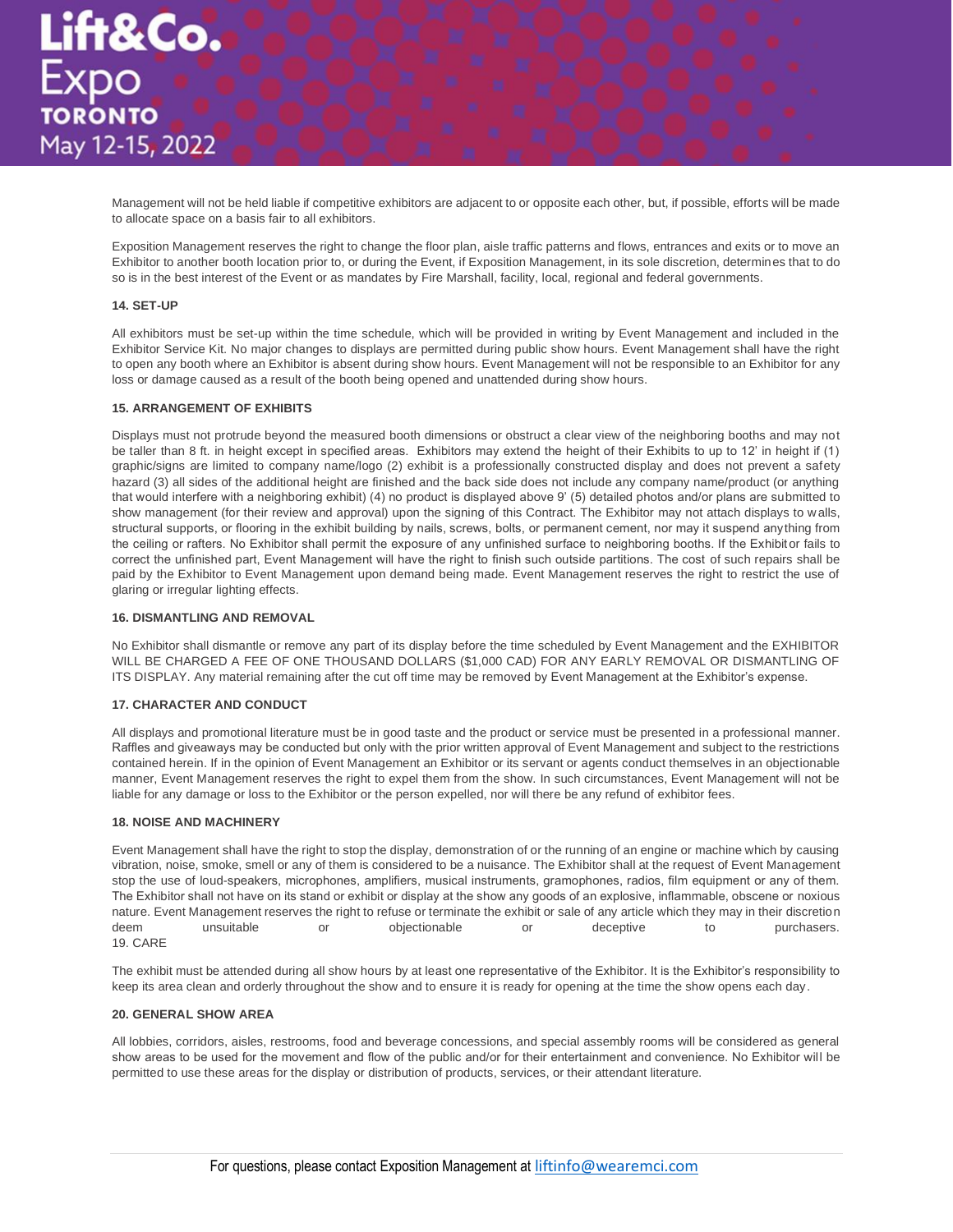# **21. ADVERTISING**

Subject to the terms and conditions of this Contract, Event Management grants the Exhibitor a personal, non-exclusive, royalty-free, limited license to publish, display or otherwise use the Event Management & Co. Expo Trademarks solely to promote only its participation at the show and any such promotion must be in accordance with Applicable Law. Prior to publishing, displaying or otherwise using the Lift & Co. Expo Trademarks, at Event Management's request, the Exhibitor shall, at its own expense, provide Event Management for its approval a copy of any publication, display or use (including any promotion, advertisement, product packaging, display, press release, or announcement) that the Exhibitor proposes to publish, display or otherwise use in connection with the license granted hereunder. The Exhibitor acknowledges that damages are not a sufficient remedy and consents to a court injunction to prevent any unauthorized use of any trademarks or trade names in use by or the property of Event. The Exhibitor grants Event Management a personal, non-exclusive, royalty-free, limited license to publish, display or otherwise use the Exhibitor Trademark for the purposes of promoting Lift & Co. Expo during the Term, provided that any such use shall be in accordance with any branding guidelines provided by an Exhibitor to Event Management from time to time (or otherwise agreed to in writing by the Exhibitor).

## **22. DRAWS, PROMOTIONAL GIVEAWAYS AND MAILING LISTS**

All Exhibitor raffles, draws and promotional giveaways must be done so in compliance with Applicable Laws and applicable guidelines or policies of the Expo venue and approved by Event Management prior to the show, but such approval shall not be construed to mean that Event Management deems the draw or giveaway to be legally compliant. All Exhibitor draws and promotional giveaways must be free and clear of any financial obligation on the part of the winner and must be in compliance with all Applicable Law. The Exhibitor is solely responsible to ensure that its promotional activities are in compliance with all Applicable Law. All contest terms and conditions, and list of prizes available and their value must be clearly posted. Event Management reserves the right to cease any promotional activities that do not meet with the above criteria. Mailing lists compiled by the Exhibitor at the show may not be sold or otherwise distributed and are for the exclusive use of the Exhibitor, unless otherwise consented to by participating individuals.

# **23.CREDENTIALS**

Credentials will be issued only to companies named on the Exhibitor's application or such other persons as may be approved by Event Management.

# **24. SECURITY, SAFETY, FIRE AND HEALTH**

The Exhibitor will assume all responsibility for compliance with local, city and provincial safety, fire and health ordinances regarding installation and the operation of its exhibit. Exhibitor shall be properly insured for same. Security will be provided by Event Management on a 24-hour basis throughout move-in, show and move-out hours. Except during show hours and where possible, doors will be locked, and guards will be on the premises. Limited access will be provided at other times only to bona fide Exhibitor and their authorized representatives. Such admittance will be by credentials only. The removal of material from the show floor is prohibited, except where such removal is granted on application in person to Event Management. Security will permit removal only on presentation of a property pass (Security Release Form) issued by Event Management and signed by both the Exhibitor and Event Management. Invoices must be supplied to the purchaser of any merchandise sold. Invoices must be shown to security prior to removal of the merchandise from the premises.

## **25. EVENT MANAGEMENT LIABILITY AND EXHIBITOR'S INSURANCE**

Event Management shall not under any circumstances whatsoever be liable or responsible for: (a) any loss, damage, theft or destruction whatsoever or howsoever caused to any goods, equipment or any other property belonging to the Exhibitor or for which the Exhibitor is responsible (b) any damage or injury suffered by the Exhibitor or its servants or agents or by any other person (c) any loss, damage, injury, or cost whatsoever suffered by the Exhibitor by reason of any change in the date, time or place of Exhibitor or the abandonment thereof (d) any difference between estimated and actual number of persons attending the Event or any portion of the Event. The Exhibitor shall be liable for and will indemnify and hold harmless Event Management and its parent, affiliates and related companies and their respective directors, officers, employees and agents; MVP Education, LLC and its parent affiliates, and related companies and their respective directors, officers, employees and agents and MCI USA and its parent, affiliates and related companies and their respective directors, officers, employees and agents from any and all liability, causes of action, claims, demands or proceedings whatsoever, whether by common law or statute, arising out of or in any way related to the Exhibitor's participation at the show and/or Exhibitor's products and/or services. Exhibitor warrants it shall have adequate and up to date insurance for a minimum of \$1,000,000.00 General Liability Coverage inclusive of bodily injury and/or property damage for each occurrence. Event Management and the owner of the building and/or land must be named as additional insureds. If Event Management should be prevented from holding the show by any cause beyond its control or if it cannot permit the Exhibitor to occupy its rented space due to circumstances beyond its control including, but not limited to, strike, fire, civil disobedience, inclement weather, lockouts, acts of God, and suppliers, Event Management shall have no further obligation or liability to the Exhibitor. Any contractual agreements made between the Exhibitor and any supplier shall be between those parties and Event Management shall not be a party thereto nor incur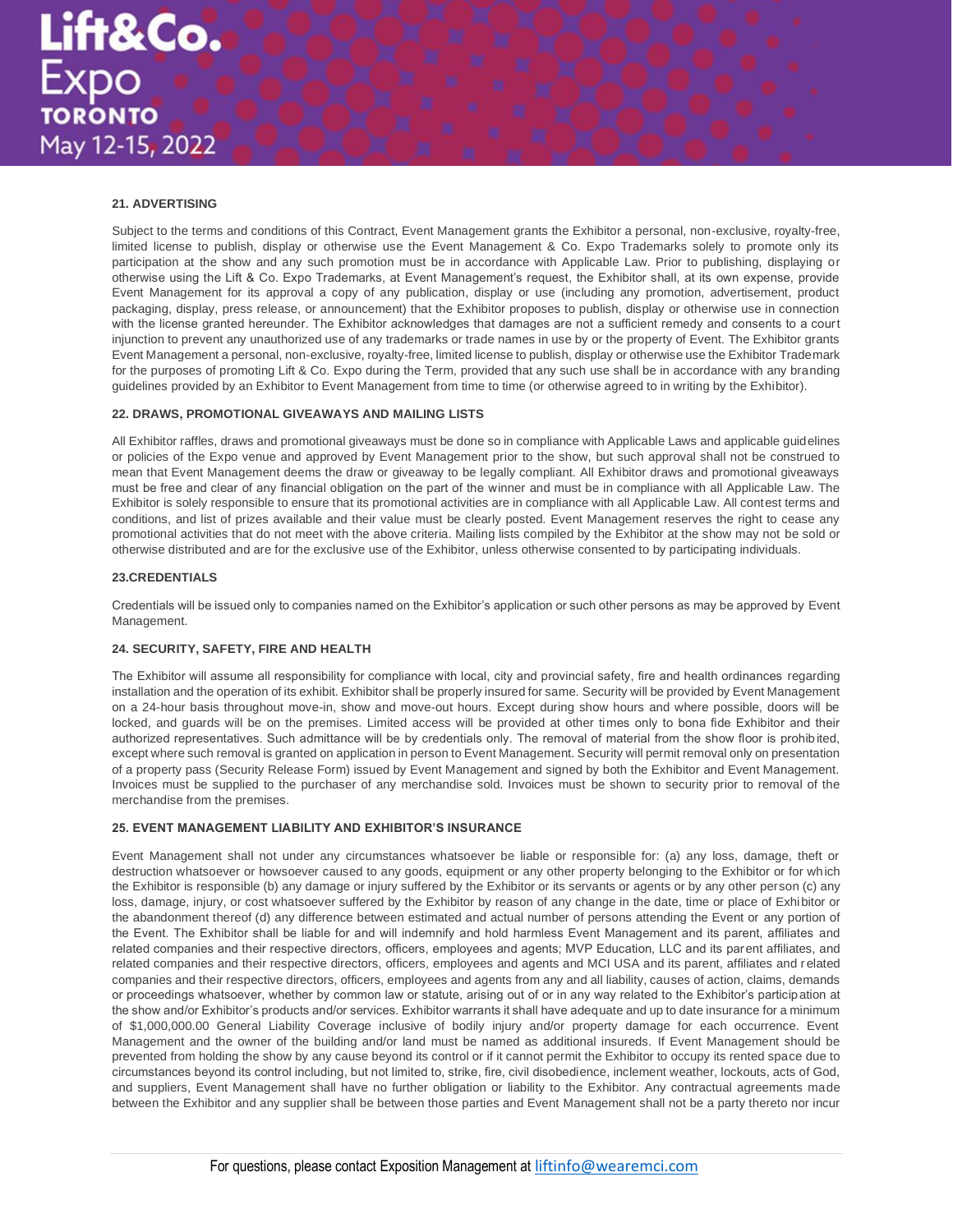

any liability on behalf of any one in such contractual arrangements. The Exhibitor shall at its own expense employ the officially appointed contractors as stated in the show brochure for all electrical work. The Exhibitor shall not interfere with any of the services carried out in respect of the show premises.

## **26. PHOTOGRAPHY & FILMING**

Professional photographs, audio, and video will be captured during the show. The Exhibitor hereby grants Event Management and its representatives' permission to photograph and/or record them at the show and distribute (both now and in the future) the Exhibitors' image or voice in photographs, videotapes, electronic reproductions, and audiotapes of such events and activities, without any further notice to the Exhibitor.

# **27. CHANGE IN LAW**

Event Management and the Exhibitor acknowledge and confirm that the business of the Exhibitor and the topics relating to the Expo are subject to extensive regulation and Applicable Law. The Parties have attempted to structure their relationship pursuant to this Contract in compliance with all Applicable Law. However, if, at any time during the Term, there is any change in any Applicable Law with which the Parties are required to comply, or any change in the application or administration of the Applicable Law whether affecting Event Management or the Exhibitor specifically or affecting all business of a similar nature to those of the Parties, and, as a result of such compliance, one Party is no longer able to comply with one or more provisions of this Contract, including a change in Applicable Law which prevents Event Management from hosting the Expo (each such change, a "Change of Law"), the affected Party shall promptly notify in writing the non-affected Party of the Change of Law and any such notice will contain a description of the Change of Law and, the exact obligations under this Contract which the affected Party is delayed or prevented from performing as a result. Upon delivery of this notice, the respective Chief Executive Officers of the Parties, or their designates ("Designated Representatives") will meet within three (3) calendar days and, in good faith, use their commercially reasonable efforts to agree on amendments to this Contract necessary and appropriate to take account of the Change of Law, so that this Contract may continue in force (a "Change of Law Amendment"). All Change of Law Amendments shall be agreed to by the Designated Representatives of the Parties no later than five (5) calendar days from the Change of Law notice or such later date as the Designated Representatives may mutually agree in writing (the "Change Period"). Where a Change of Law Amendment would result in additional costs being incurred disproportionality by one Party, the Parties shall negotiate in good faith to ensure that the contractual arrangements remain beneficial to both Parties. During the Change Period the obligation of the affected Party to perform their affected obligations shall be suspended and the affected Party shall not suffer or incur any liability to the non-affected Party or other person in connection with its delay or nonperformance, provided that the affected Party continues to use its good faith, commercially reasonable efforts to minimize the impact of the delay or non-performance of their affected obligations. If the Parties are unable to agree on Change of Law Amendments on or prior to the expiry of the Change Period either Party may terminate this agreement with written notice to the other Party.

# **28. COMPLIANCE WITH LAWS**

The Exhibitor must comply with all Applicable Laws and all applicable guidelines and policies imposed by the owner, operators, or managers of the Expo venue or premises.

#### **29. ANIMALS/DOGS**

Per the rules and regulations of MTCC, only guide dogs and service animals are permitted access to MTCC. All guide and service animals/dogs must be on a leash and under the control of their owner at all times. Any guide and/or service animal/dog not on a leash or under the control of their owner is subject to removal by Event Management. PETS are prohibited access to MTCC and Lift&Co. Expo.

#### **30. HEALTH & SAFETY/VACCINATION REQUIREMENT**

The health & safety of our participants is our number one priority for Lift&Co. Expo. We closely monitor all local, provincial, and federal guidelines regarding COVID-19.

Only participants who are fully vaccinated against COVID-19 will be permitted to participant in person at Lift&Co. Expo 2022 in Toronto, Ontario.

Our website health & safety page at: Liftexpo.ca will continue to monitor rules & regulations and we will communicate updates to exhibitors and partners on a regular basis.

#### **31. GENERAL**

All matters and questions not covered by these Terms and Conditions are subject to the decision of Event Management. In addition, Event Management shall have full discretion in the interpretation and enforcement of all terms and conditions contained herein and